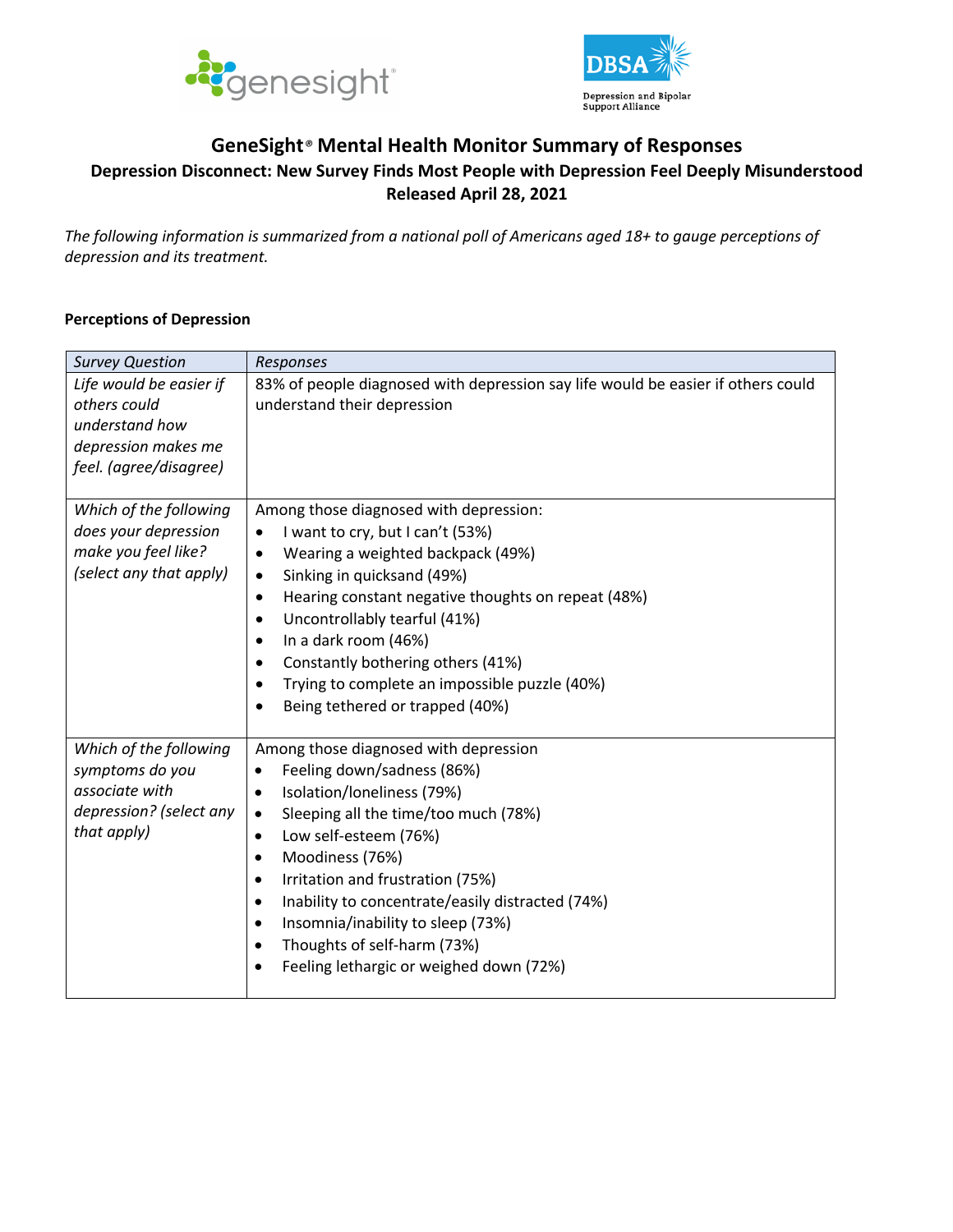| <b>Survey Question</b>                                                                                                                                | Responses                                                                                                                                                                                                                                                                                                   |
|-------------------------------------------------------------------------------------------------------------------------------------------------------|-------------------------------------------------------------------------------------------------------------------------------------------------------------------------------------------------------------------------------------------------------------------------------------------------------------|
| How do you feel when<br>someone finds out that<br>you suffer from<br>depression? (select any<br>that apply)                                           | Among those diagnosed with depression:<br>Ashamed/Embarrassed (48%)<br>$\bullet$<br>Weak (29%)<br>$\bullet$<br>Overwhelmed (22%)<br>Relieved (21%)<br>٠<br>Hopeful (18%)<br>Scared (15%)<br>Frustrated (15%)<br>Ambivalent (10%)<br>Strong (9%)                                                             |
| Which of the following<br>would you like<br>someone to SAY TO<br>YOU when you tell<br>them about your<br>depression? (select<br>single most accurate) | Three out of four people living with depression said they desire support from<br>their loved ones including just listening or saying supportive things like:<br>[I don't want them to say anything] $-1$ just want them to listen (28%)<br>"How can I help?" (26%)<br>"Do you want to talk about it?" (22%) |
| What are you most<br>likely to HEAR when<br>you tell someone about<br>your depression?<br>(select single most<br>accurate)                            | Nearly half of those with depression said they were likely to hear one of the<br>following statements:<br>"You need to get over it/snap out of it" (22%)<br>$\bullet$<br>"We all get sad sometimes." (20%)<br>$\bullet$                                                                                     |

### **Depression Medication and Treatment**

| <b>Survey Question</b>                                                                                                   | Responses                                                                                                                          |
|--------------------------------------------------------------------------------------------------------------------------|------------------------------------------------------------------------------------------------------------------------------------|
| When/if you are<br>prescribed a<br>medication for<br>depression, do you feel<br>confident that it will<br>work? (yes/no) | 2 in 5 (39%) of those diagnosed with depression say they are not confident that<br>their depression medications will work for them |
| Have you ever taken                                                                                                      | <b>Yes</b>                                                                                                                         |
| antidepressants?                                                                                                         | Diagnosed with depression (88%)                                                                                                    |
| (yes/no)                                                                                                                 | All adults (40%)                                                                                                                   |
| Have you experienced                                                                                                     | <b>Yes</b>                                                                                                                         |
| medication trial and                                                                                                     | Diagnosed with depression (56%)                                                                                                    |
| error? (yes/no)                                                                                                          | ٠                                                                                                                                  |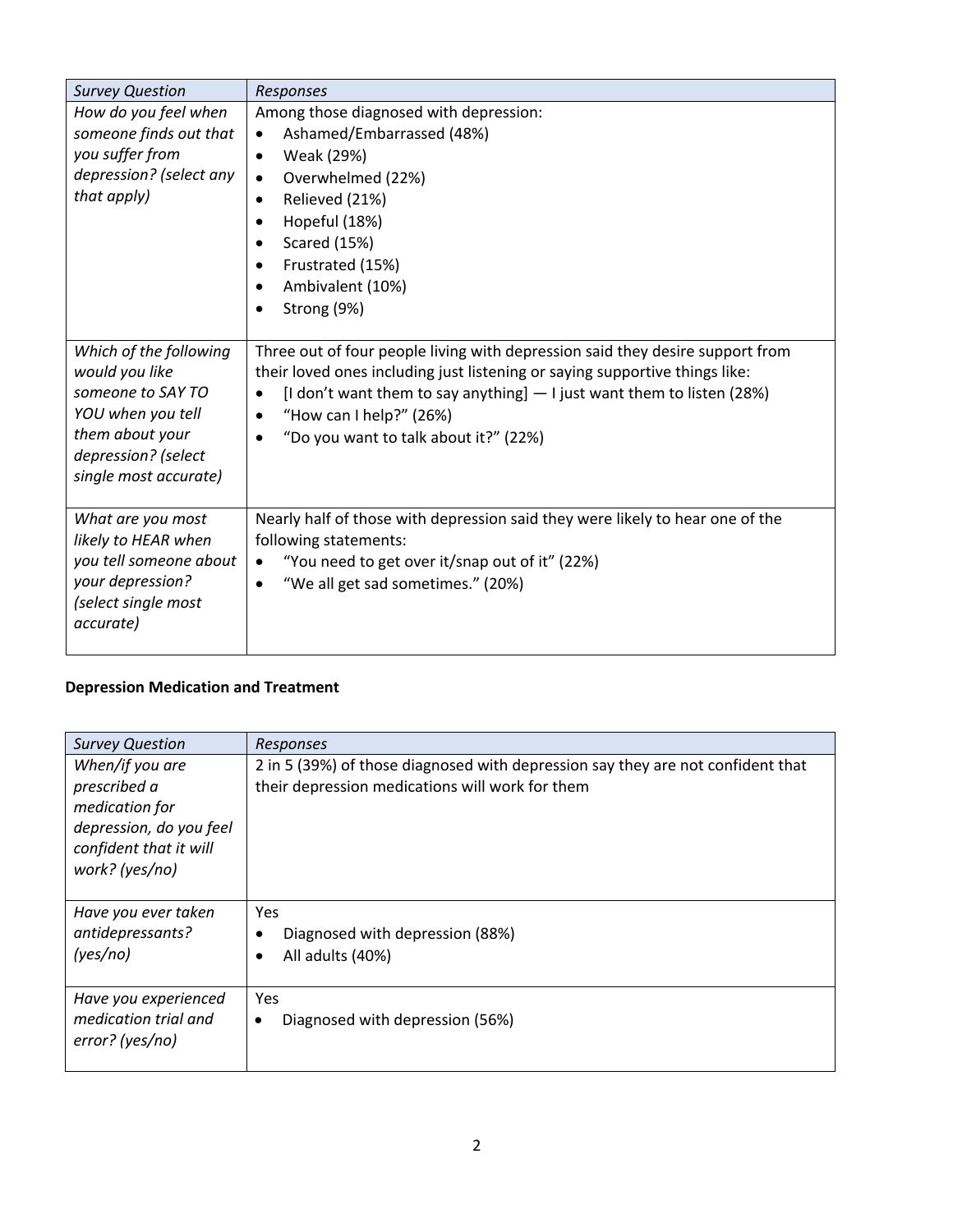| <b>Survey Question</b>                                                                                                                                                                                                   | Responses                                                                                                                                                                                                                                                                                                                                                                                                                                                                                                            |
|--------------------------------------------------------------------------------------------------------------------------------------------------------------------------------------------------------------------------|----------------------------------------------------------------------------------------------------------------------------------------------------------------------------------------------------------------------------------------------------------------------------------------------------------------------------------------------------------------------------------------------------------------------------------------------------------------------------------------------------------------------|
| Which of the following<br>does depression<br>medication trial and<br>error feel like?<br>(select any that apply)                                                                                                         | Those who experience the trial-and-error process describe it as:<br>"On a rollercoaster" (51%)<br>"I'm just waiting for the next side effect" (45%)<br>"Walking through a maze blindfolded" (44%)<br>٠<br>"I'm doing the best I can for my mental health (44%)<br>"Playing a game of darts, only I'm the dartboard" (42%)<br>"I'm one step closer to feeling better" (28%)<br>"Trying to push an elephant through the eye of a needle (25%)<br>"I'm at the end of my rope" (25%)<br>"Nailing Jell-O to a tree" (22%) |
| How do you feel when<br>you've experienced an<br>antidepressant<br>'failure'? (select any<br>that apply)                                                                                                                 | Among those diagnosed with depression:<br>Frustrated (80%)<br>$\bullet$<br>Angry (32%)<br>Scared (30%)<br>Hopeful (8%)<br>٠<br>Ambivalent (8%)                                                                                                                                                                                                                                                                                                                                                                       |
| How many<br>antidepressants have<br>you taken in your<br>lifetime? (select one)                                                                                                                                          | More than half of those diagnosed with depression said they have tried 4 or more<br>depression medications in their lifetime, with nearly 1 in 4 respondents reporting<br>they have tried 6 or more medications to try to find relief<br>Diagnosed with depression (# of antidepressants ever taken):<br>1 (16%)<br>$2-3(32%)$<br>4-5 (29%)<br>6 or more (23%)                                                                                                                                                       |
| How would you feel if<br>your doctor<br>recommended that you<br>take a genetic test that<br>could help predict how<br>you would<br>react/respond to<br>certain medications for<br>depression? (select any<br>that apply) | 7 in 10 (70%) of those diagnosed with depression would feel "hopeful" if their<br>doctor recommended a genetic test as part of their treatment plan                                                                                                                                                                                                                                                                                                                                                                  |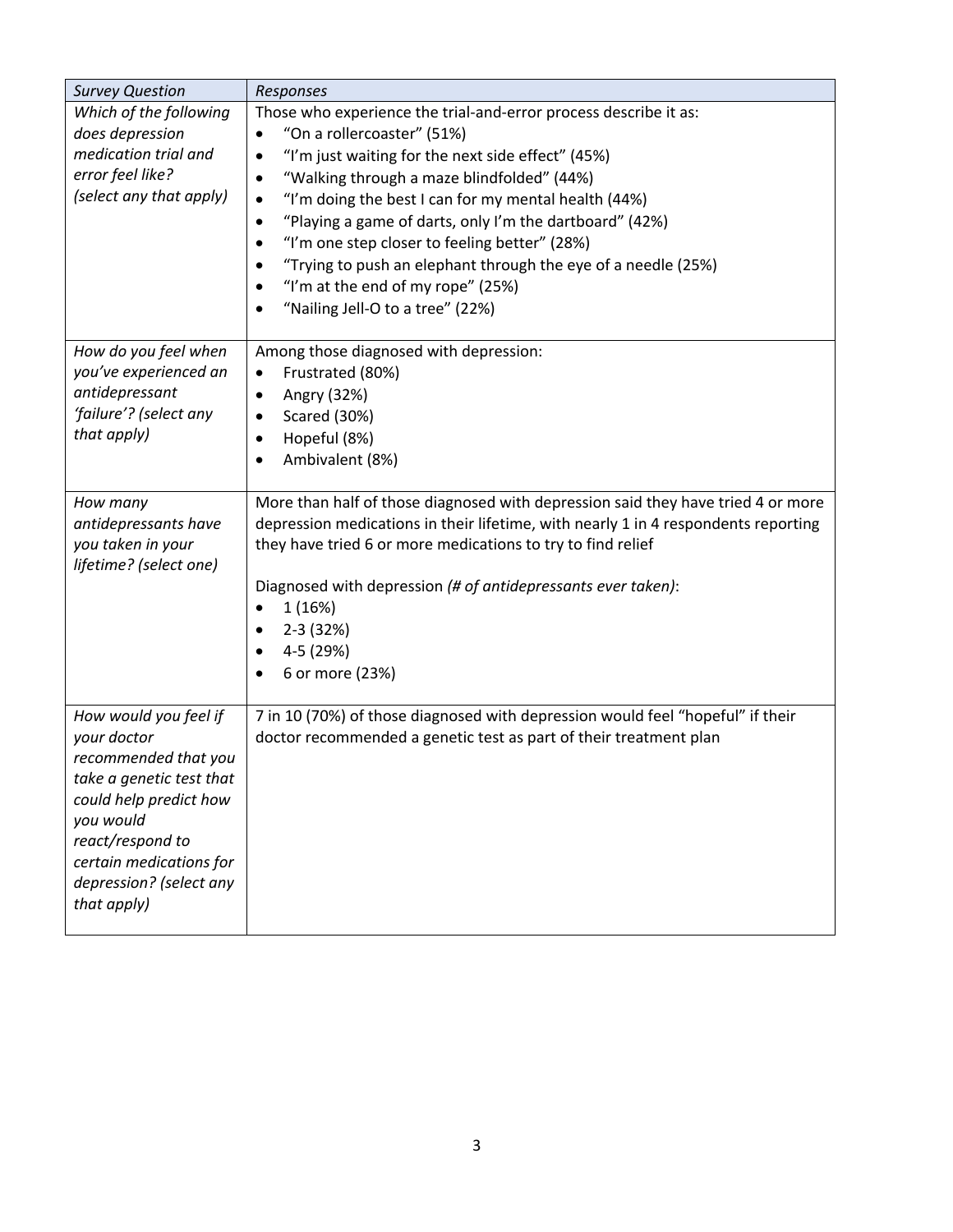# **Depression Recognition and Empathy**

| <b>Survey Question</b>                                                                                                                                                                                                                                                                                                                            | Responses                                                                                                                                                                                                                                                                                                                                                                                                                                                                                                                                                                                                                                                                  |
|---------------------------------------------------------------------------------------------------------------------------------------------------------------------------------------------------------------------------------------------------------------------------------------------------------------------------------------------------|----------------------------------------------------------------------------------------------------------------------------------------------------------------------------------------------------------------------------------------------------------------------------------------------------------------------------------------------------------------------------------------------------------------------------------------------------------------------------------------------------------------------------------------------------------------------------------------------------------------------------------------------------------------------------|
| How confident are you<br>that you would<br>recognize it if a loved<br>one was suffering from<br>depression? (select<br>single most accurate)                                                                                                                                                                                                      | Less than half of all adults are very/completely confident that they can recognize<br>if a loved one suffers from depression<br>Among all adults:<br>47% are very/completely confident<br>30% are somewhat confident<br>$\bullet$<br>23% are not at all or slightly confident<br>$\bullet$<br>Among those diagnosed with depression:<br>67% are very/completely confident<br>21% are somewhat confident<br>12% are not at all or slightly confident                                                                                                                                                                                                                        |
| Which of the following<br>statements best<br>describes you?<br>• I can completely<br>relate to people who<br>suffer from<br>depression<br>• I try to relate to<br>people who suffer<br>from depression, but<br>I'm not sure I<br>completely "get"<br>what they're going<br>through<br>• I can't relate to<br>people who suffer<br>from depression | Of those diagnosed with depression:<br>I can completely relate to people/others who suffer from depression (82%)<br>٠<br>I try to relate to people/others who suffer from depression, but I'm not sure<br>٠<br>that I completely "get" what they're going through (15%)<br>I can't relate to people who suffer from depression (3%)<br>$\bullet$<br>Of all adults:<br>I can completely relate to people/others who suffer from depression (45%)<br>I try to relate to people/others who suffer from depression, but I'm not sure<br>$\bullet$<br>that I completely "get" what they're going through (47%)<br>I can't relate to people who suffer from depression (7%)<br>٠ |